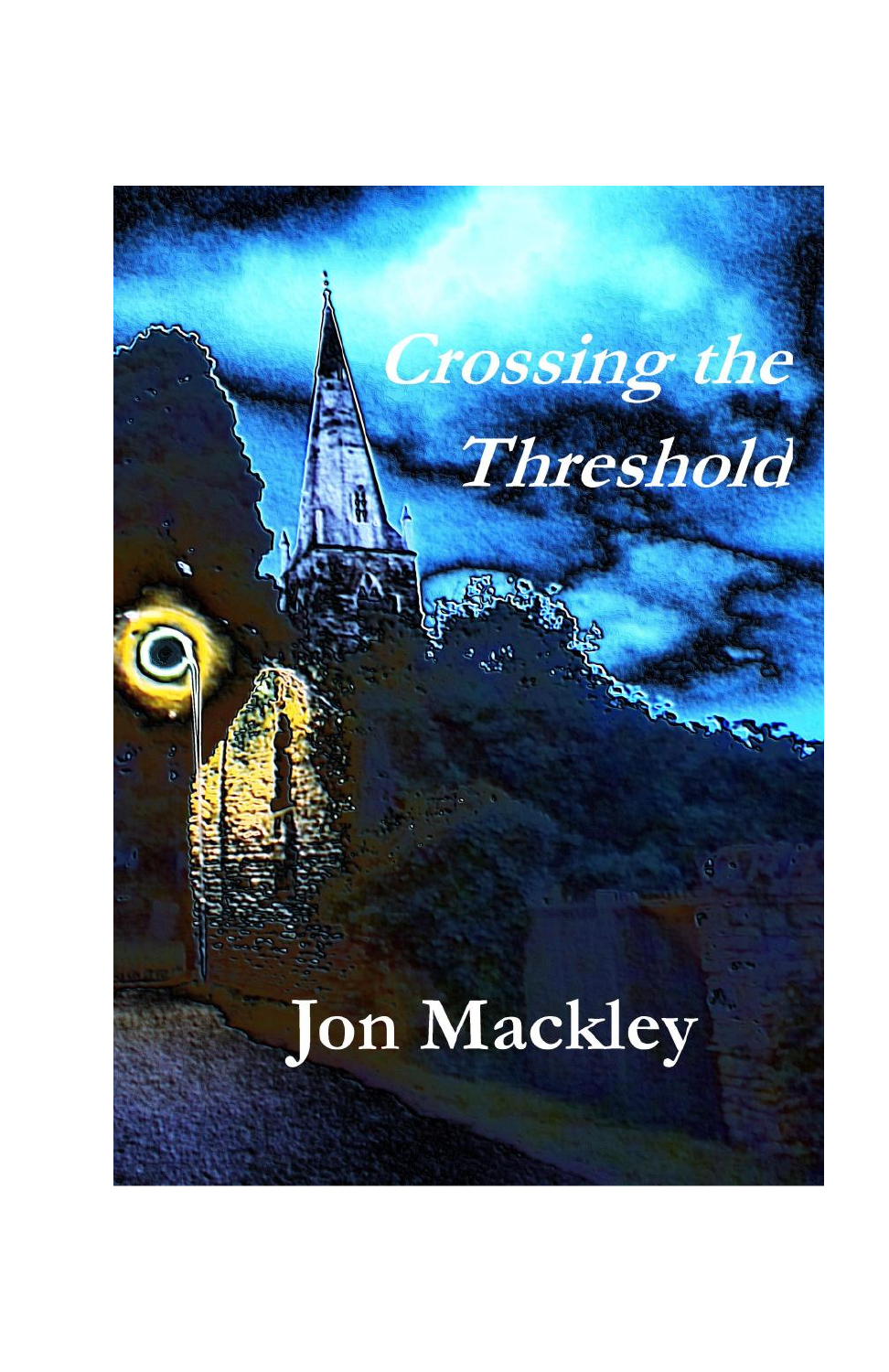## Crossing the Threshold

JON MACKLEY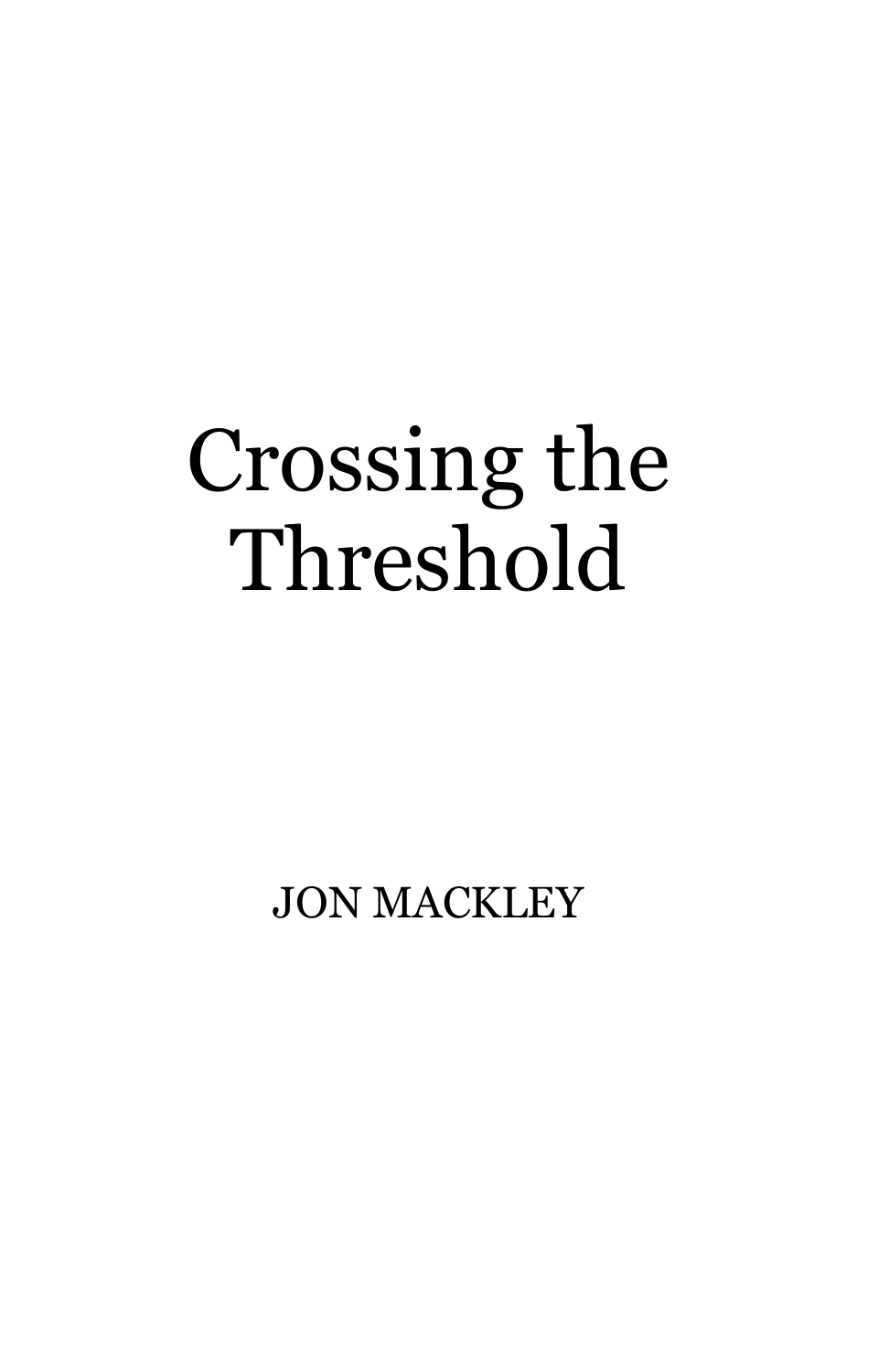Copyright © 2012 Jon Mackley All rights reserved. ISBN-13: 978-1495377198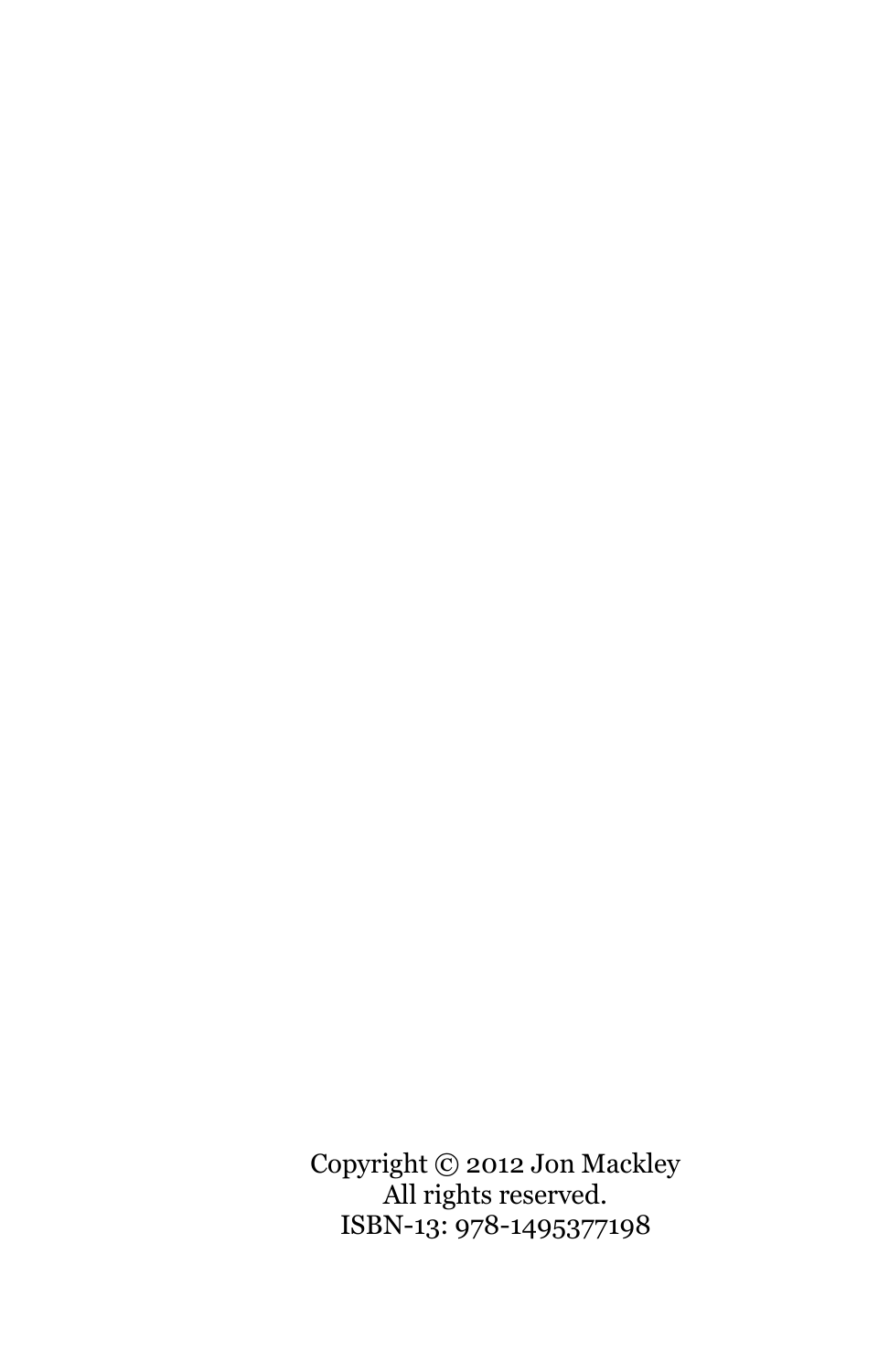## **PROLOGUE** 16 DECEMBER 2000

Again, it was the dream that woke him; that delicious erotic dream of forbidden love. The illicit one-nightstand with the colleague from work, made all the more passionate because it should never have happened.

Even as the dream started to dissipate, Paul could still feel her fingernails tracing down through his stubble, caressing his ear, down his neck, down through the forest of his chest hair and then … arousing him all the more. He could smell her musk, feel the places where she had bitten him. He reached to entice her back to him, but he knew no one would be there. No one was ever there. As soon as his hands reached out, the fantasy crumbled.

It was the absurdity of the dream that woke him: the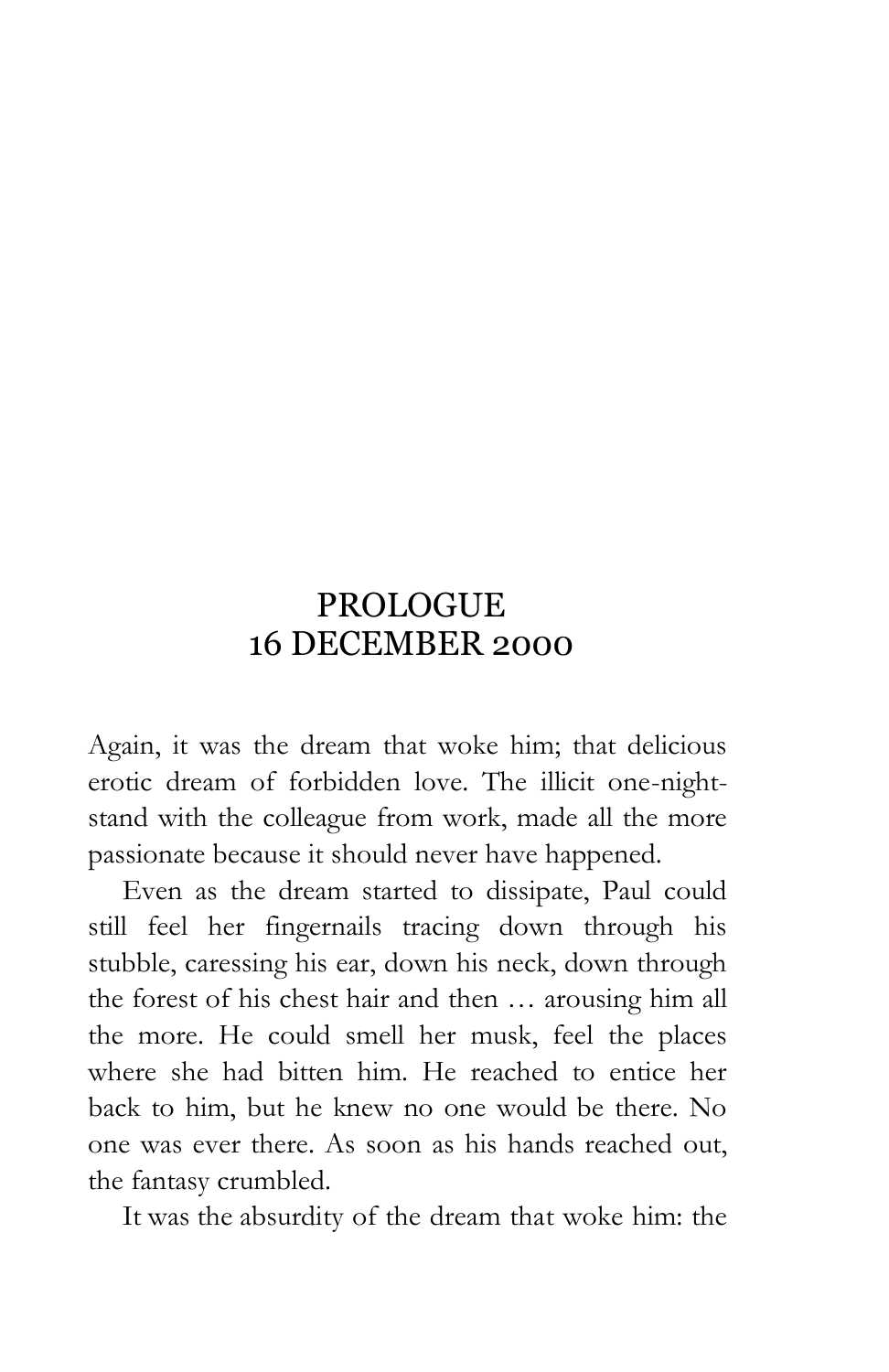fact that this liaison could not have happened, and that he could even date it. The absolute certainty of that date unnerved him: Tuesday, the last day of February, first year of the millennium.

This morning, as he did every morning that he dreamed of her, he tried to discern some significance of the dream. He wondered if the taboo was the *idea* of breaking trust – that they would have to lie for the rest of their lives – and it was that guilt which manifested itself as this dream.

Whatever the reason, the dream came with its charged amorous passion and left him feeling hollow – even an unconscious betrayal seemed to taint the sanctity of marriage. As rational conscious thought prodded the dream away from him, his cheeks burned with an irrational guilt that should not be his to bear.

Pulling himself from the clammy cocoon that his duvet had become, he knew he wouldn't sleep again. The dream did that to him. It had the power to leave him disorientated for a couple of hours until he was certain he had managed those tentative steps over the threshold into reality.

He had hoped that by moving away from the city he might also have fled the dream. But Lucy, or at least his subconscious memories of her, had followed. He wondered if the dream had come to him tonight because this was the first night in the house. As he'd turned out the light, he'd laid in the bed, bathed in the moonlight that seeped in through the curtainless windows, listening to the creaks as the house settled for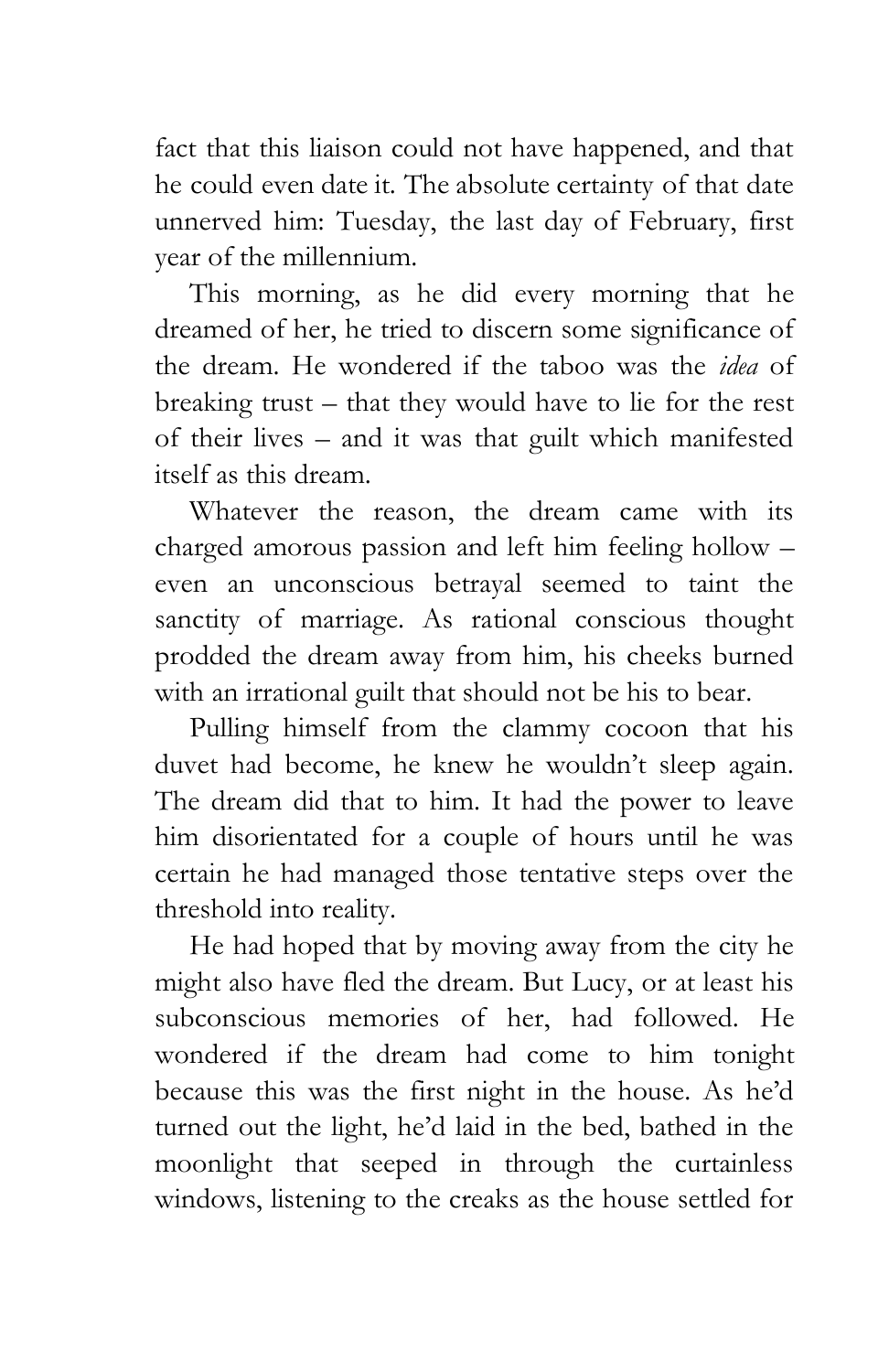the night. One time, the rasping sounded like the distant rat-tat-tat of a hammer, another time there was more distance between the gripes making Paul think of slow footsteps overhead. Then there were those points of dozing when he was neither awake nor asleep, the time when the conscious mind met its unconscious twin and they debated in words without sound. It was here that Paul was aware of the bittersweet silence, a silence so profound that he almost begged for the sound of creaking timbers again, to remind him that there was a world beyond his breathing. But then he jerked at every resonance, wondering how long it would be until he became so accustomed to them and how long until he would feel deprived on those nights without them.

Now, as he wiped the sleep from his eyes and stared out of the window as the first shards of dawn prised the night away and dragged day behind it, he was aware of another sound.

The bedroom window – not his bedroom, that still needed to be decorated, this was the spare room – was an alcove at the rear of the house. It looked out over the garden. Standing in the alcove, swathed in the pale pink light of dawn he looked at the place where his garden should have been stretching away from him. The morning mist, thicker this morning, shrouded the clusters of trees nearby. It was from somewhere towards the middle of the garden, where there were more trees, that the sound emanated: a distant highpitched chime.

If he had been in the city he wouldn't have noticed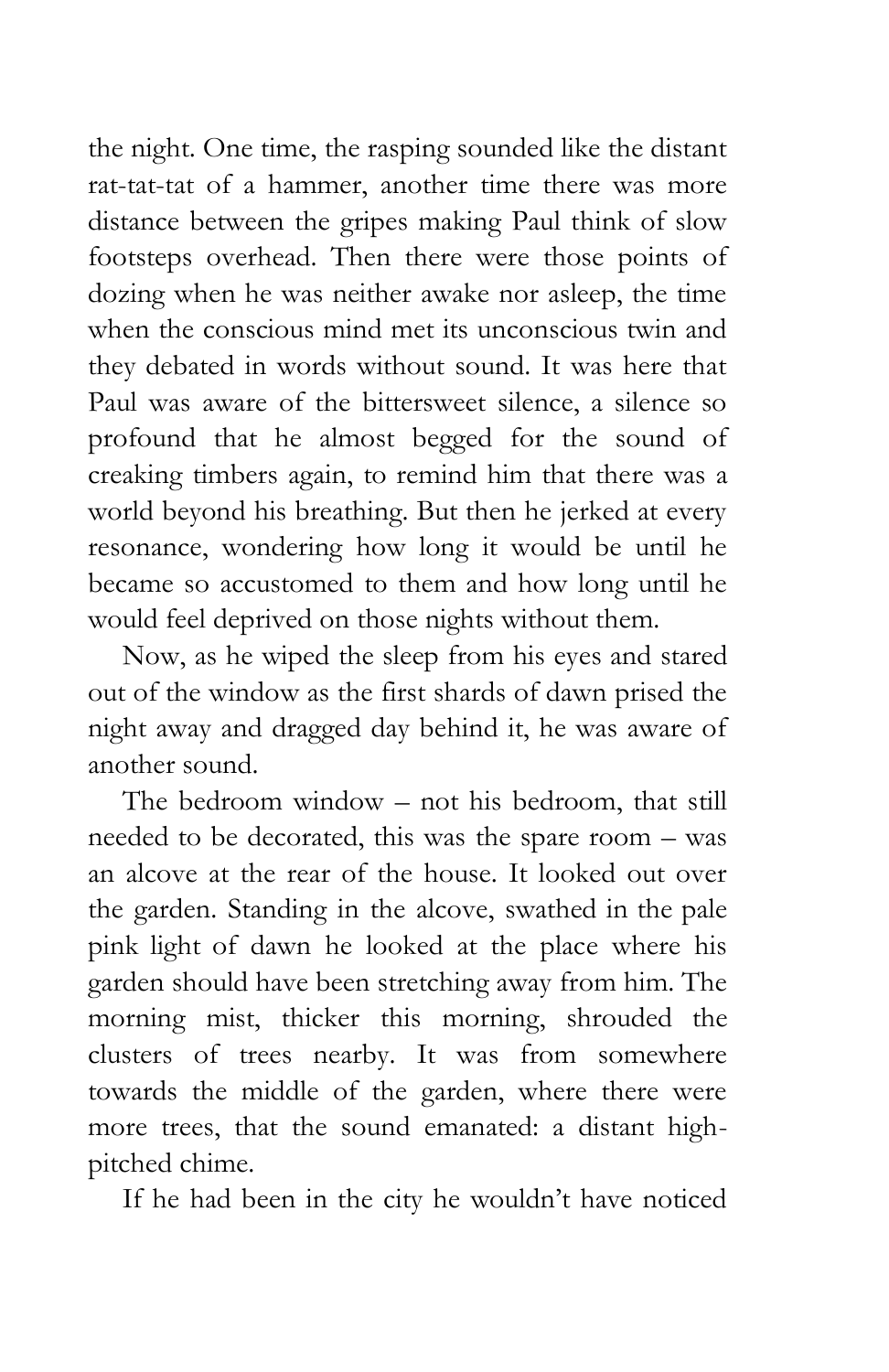the sound. He had tuned out the hustle of city life in the same way that the tribes that lived close to the Victoria Falls might not hear the torrent of water unless they thought about it. But the almost inaudible chiming came from the uncanny stillness and it was something he needed to understand, to explain why the sound intruded into his silence. Something he needed to do to take his mind from the dream. Away from Lucy.

He padded over to the suitcase in which he'd packed the barest essentials for his move: a few changes of clothes, some clean bed linen, his toiletries. What he hadn't fitted into the back of his van would follow in a few days; there was no hurry: he would still throw most of it away. A rejection city life.

He pulled on a fresh tee-shirt and his overalls, knowing that his timber suppliers would arrive some time during the day and he had to be prepared for them, whether they turned up at eight o'clock in the morning or in the evening. Then he made his way down the stairs, through the large kitchen. He picked up his coat from where he had draped it over a large white packing box labelled 'Tools', and, slipping into his shoes, he went outside.

He was unprepared for the blast of cold that set him shivering; but it was a few days to the start of winter and the longest night of the year. He'd not been prepared for the atmosphere of the misty morning: muted colours. He'd been able to watch the last eclipse of the last millennium from a hotel in Dover when he'd been down for a conference. The organisers had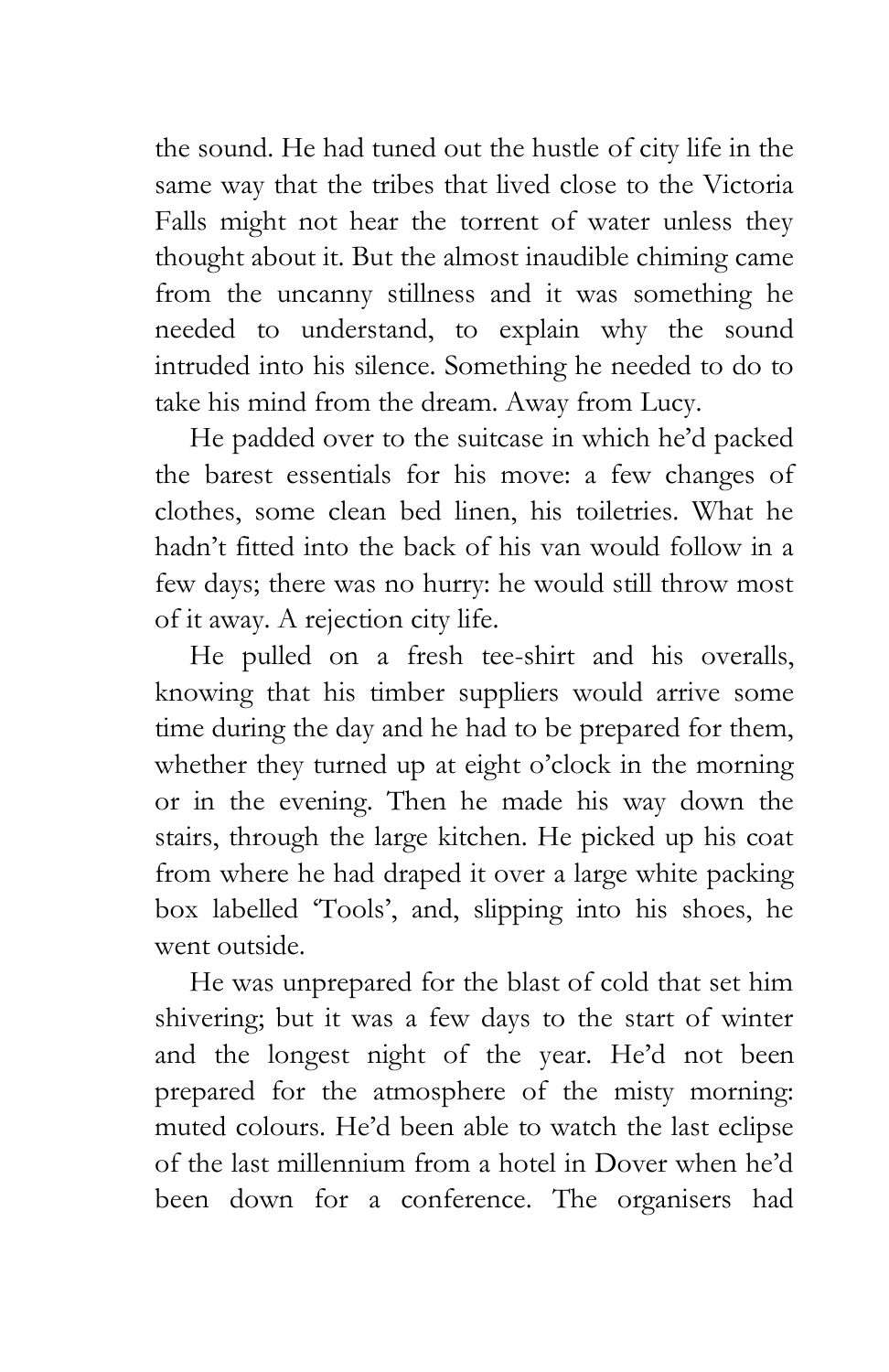arranged an 'Eclipse Break' along with the tea and lunch breaks. This break had had to be extended as the organisers had not been aware that, as Dover was further east than the foot of Cornwall, the eclipse was several minutes later than advertised. It had been the eerie moments of the eclipse of which Paul was now reminded – the uncanny silence, the cold air thick as treacle, the heavy clouds which made the actual eclipse more anticipation than anything else, and the minutes that were day and not day, night and not night at the same time. And at the heart of this time between times was the continual chiming.

Paul took a deep breath, feeling the cold air congealing in his lungs; with that thought he expelled it in a thick cloud of vapour that took too long to dissipate.

Cutting through the mist, like he was in a dream, seeing, but blind, he could make out the path at his feet, although if the stones remained, it would be hard to find them. Weeds and tangle-root choked this furrow through the landscape. The garden needed attention. It was returning to nature, becoming feral.

Ching-ching chang.

He started at the sound. It was closer than anticipated. He swirled in the mist, wondering if the chimes could echo against walls without substance.

Ching-chang-ching.

There, in front of him, a grey shadow in the sea of shadows loomed up. As Paul came closer, he saw an oak tree. Branches pointed at the sky like thick accusing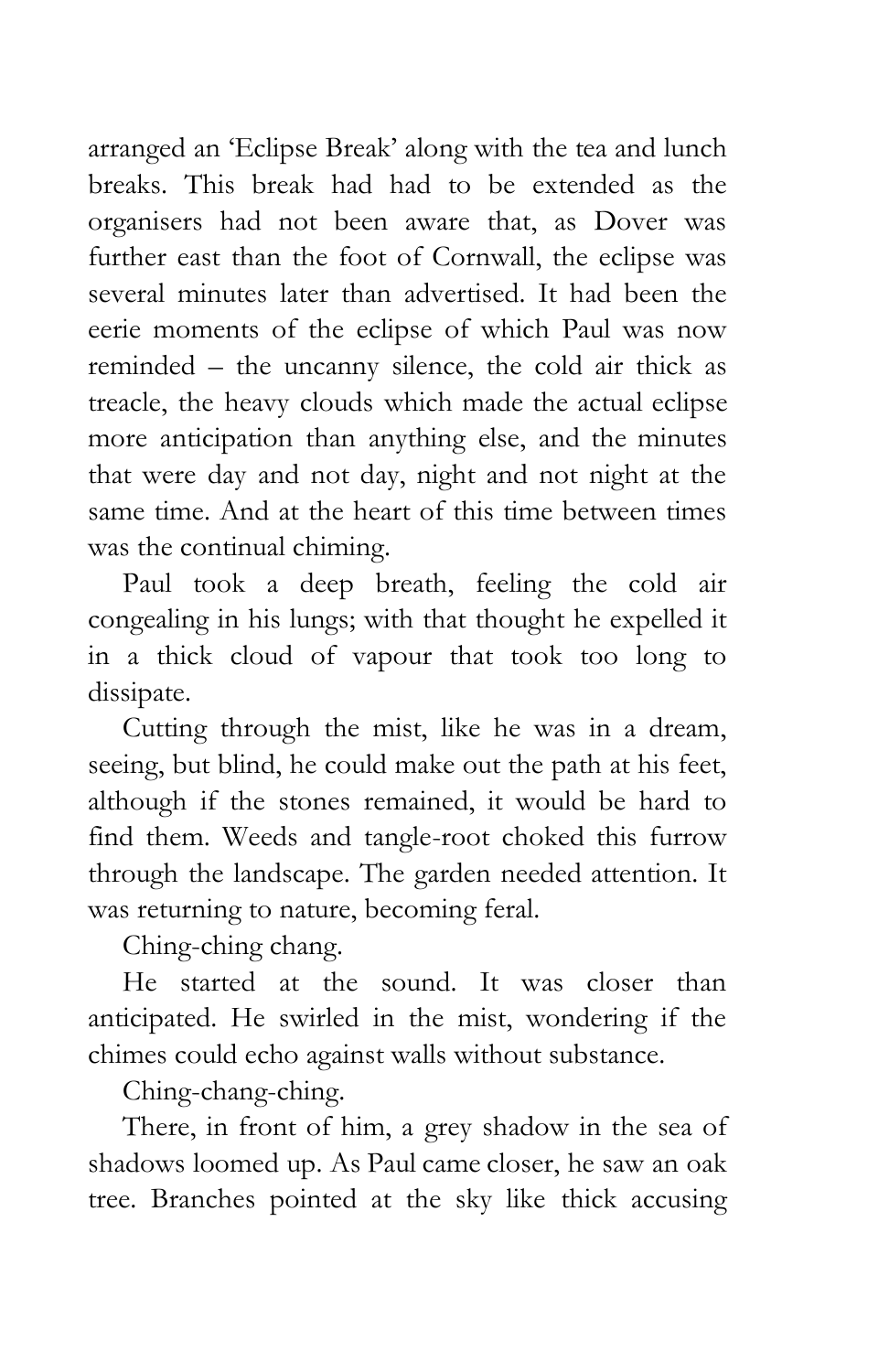fingers. Approaching, he saw that the patterns in the bark were not vertical: they were more diagonal, wavy. Similarly, the tree itself seemed deformed and hunched up: almost sinister.

He looked back at the shadow of the house, down at the sprawling, tentacle-like roots, coiling toward the building. Perhaps the tree was too close to the house.

For a moment, he wondered what caused such a disturbance. The clang cling-clang seemed almost animated, almost sentient, calling to him. The branches formed a web of fingers overhead, and Paul looked up at the canopy.

There, among the branches, was a small object, hanging down like a pendulum. He reached up, touched it, and listened to the clang-cling cling: the tones sounded accusing to his handling. He snatched his hand back and the chimes rebuked him: cling clang-clang.

He was sure that the mist was dissipating. The morning sun would burn it away. The tree had become clearer and reminded him less of Lucy – quite why the tree *should* remind him of Lucy he did not know, but the dream played strange tricks on his mind. He looked up again at the branches and stood on tiptoes trying to focus on the source of the disturbance.

Five long metal tubes hung down. In the centre of them, balanced on a line of thin wire, was a small wooden drum. When the drum moved, it chimed against the tiny bells.

Clang, cling-clang.

There appeared to be no wind, no disturbance that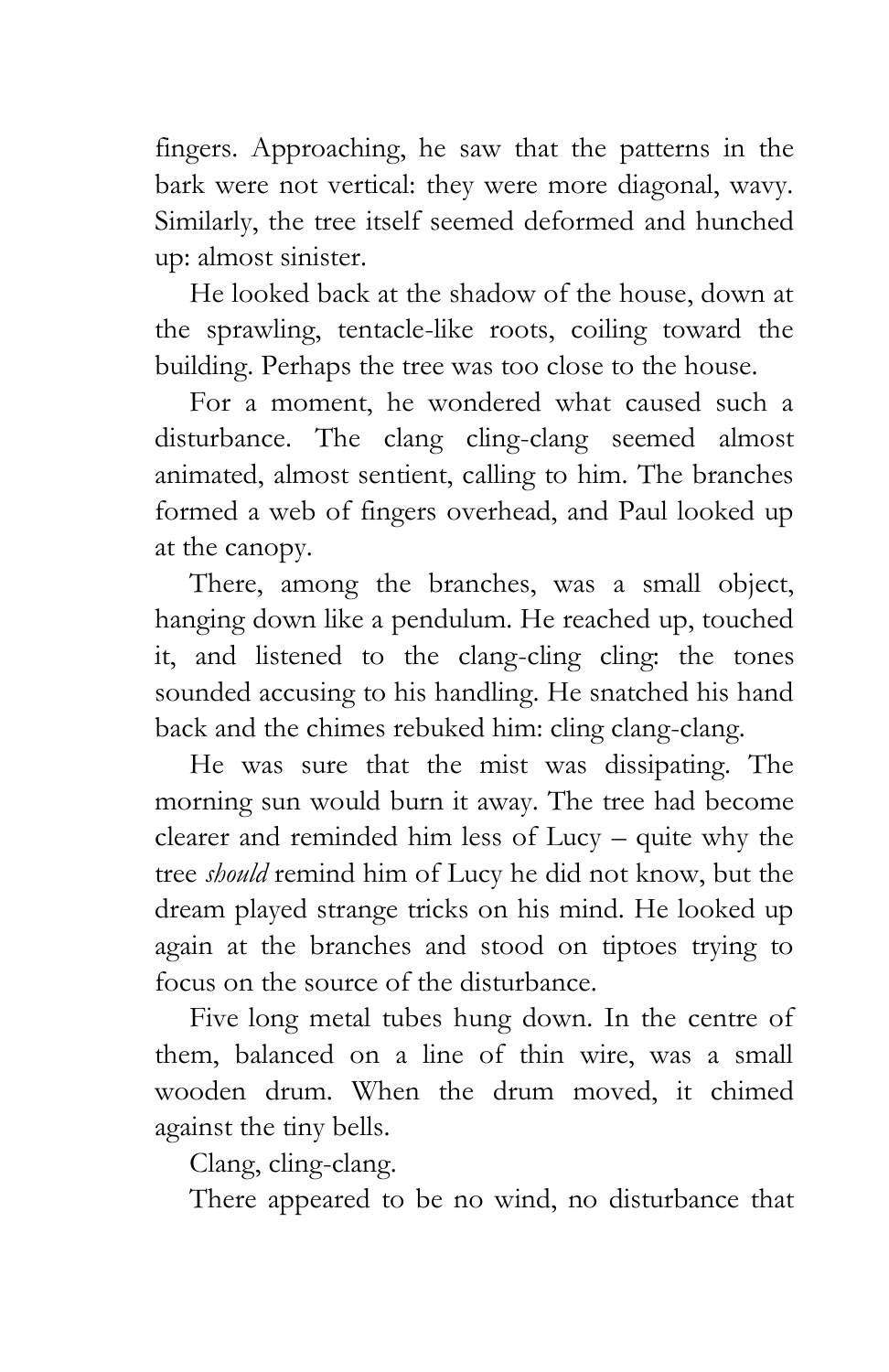caused the chimes to strike – except his own breath, his presence causing the drum to vibrate, but still, it was enough to call the muses to play their ethereal tune and the chimes to resonate in front of him.

He reached up, trying to still the chimes, but this called them into action again in a discordant clang.

As he tried to silence the striking, he was aware of something else  $-$  a kind of web that hung above the chimes. He had seen the design before in the shops that he considered to be 'money for old rope' – 'New Age' shops, the sort that lurked in the vicinity of the healing wells in Glastonbury. These nets were called dream catchers. Paul had read a little about them; from what he remembered, they were a trinket of some sort that ensnared nightmares.

He had been ready to tear it down and either throw it away or crush it underfoot for disturbing his sleep, but he hesitated before touching it. He was not superstitious. He walked under ladders if it was more convenient than stepping out into the road, never threw salt over his shoulder. But supposing, *just* supposing, that there was *any* truth in its power of catching dreams and trapping them, suppose that it caught the dream about Lucy – suppose that it caught the dream and held it fast, paralysed it like a spider with a fly, and held it until that dream dissolved. What if it *could* work? Would it mean that Lucy would never trouble him again?

And what about the *other* dream? Could that be caught, never to be released?

Paul let his head fall back and gave an anguished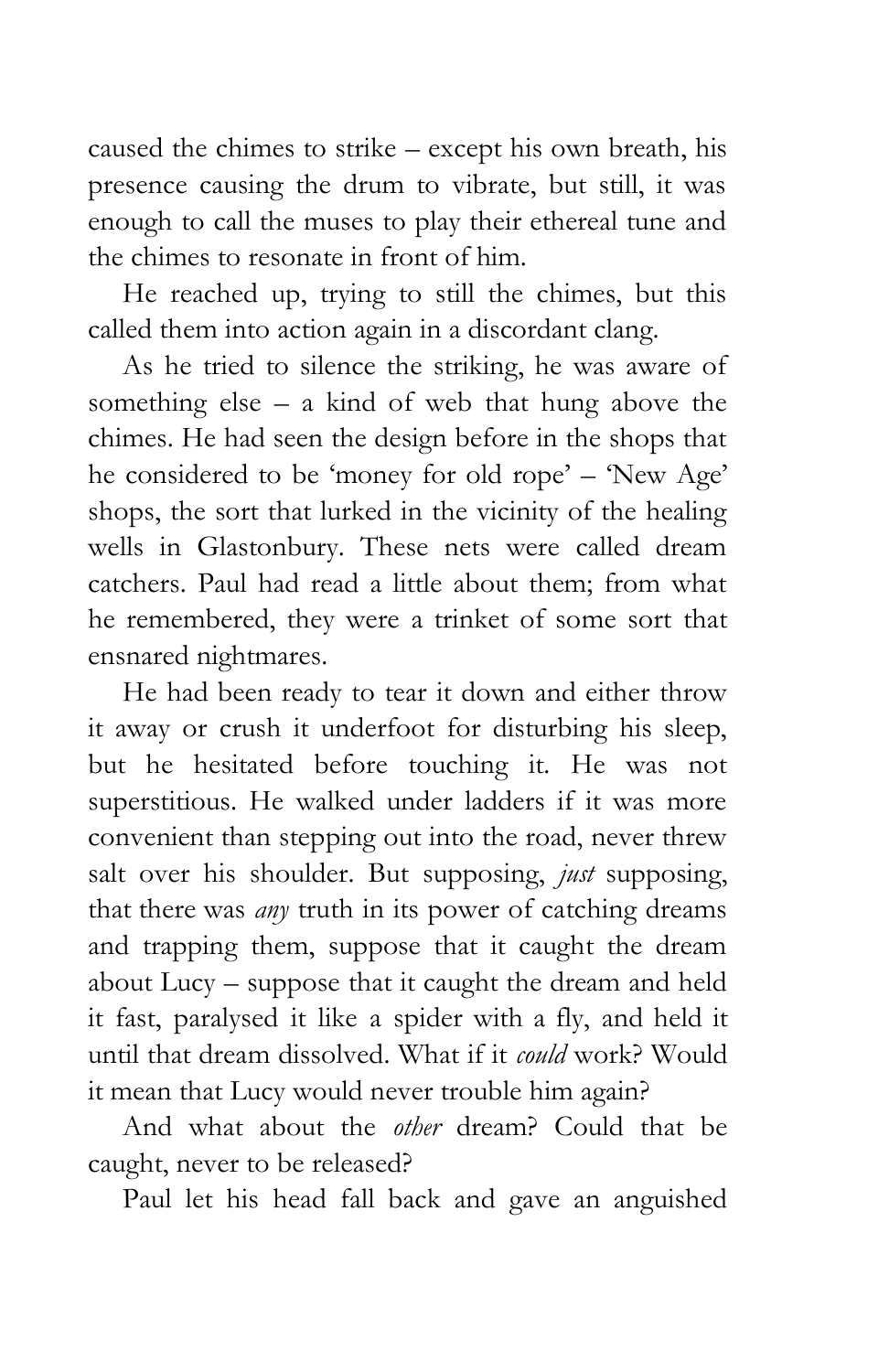sigh. He'd promised himself that he'd not think of the other dream unless it was through the prompting of his subconscious. Perhaps the dream catcher had already caught the other dream and when he was in the proximity of the snare it would resonate in his mind and call the memories to the fore.

Even if this part of land were never cultivated, it was better that both dreams were entangled here, instead of roaming through his subconscious mind. But …

But what if dreams communicated when they were caught in the same snare? What if they shared their innermost secrets – *his* innermost secrets – like hostages held in the same sunless chamber, spilling their darkest secrets as though the person opposite was their confessor, qualifying because they spoke the same language? What if the dreams discussed, and argued the discrepancies within the dreams, debating his location on that last day of February? Was it possible that the dreams were alive: when people spoke of dying brain cells, were they dispersed, still sentient, as they congealed around him forming a cognitive entity called consciousness?

He took a deep breath, collecting his thoughts, then turned away from the dream catcher in disgust. Such an irrational thought would not have troubled him when he worked in the city. The world of Banking was a world of extremes and oppositions: something was either a viable financial proposition or it wasn't, a company was either in receivership or it wasn't. There was no difference between being in the red or the black.